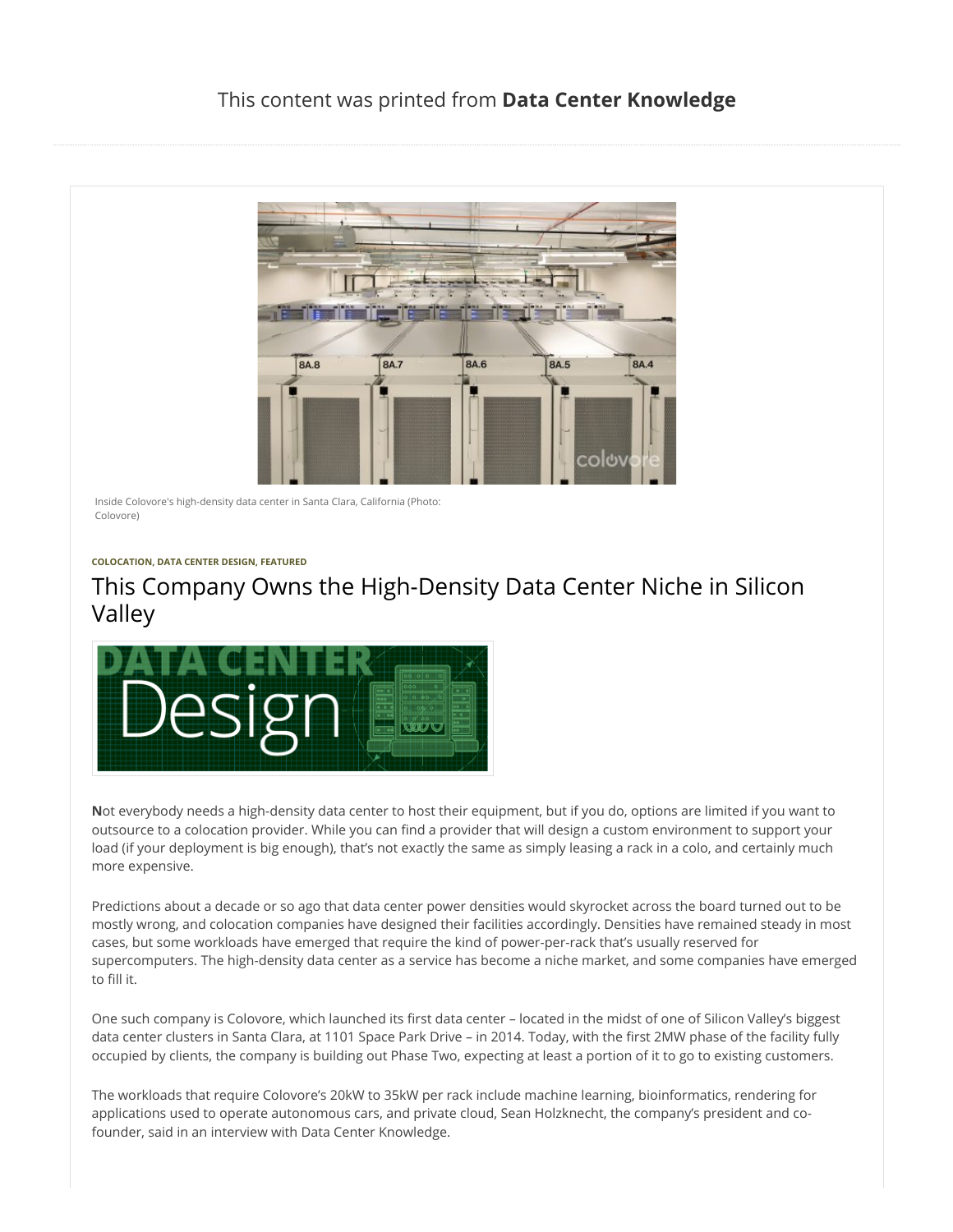GPU clusters running software for machine learning occupy a large percentage of the facility, he said. Such GPU clusters are currently the best available architecture for training machine learning algorithms and require high power density from the data centers that house them. As another example, a company called Cirrascale has geared its data center outside of San Diego specifically for machine learning, and densities in the facility reach [north of 30kW per rack.](http://www.datacenterknowledge.com/archives/2017/02/06/this-data-center-is-designed-for-deep-learning/)

Colovore founders started by examining the biggest headaches IT departments working in colocation data centers have. One of the common problems they saw was people trying to solve density issues by doing things like spreading fewer servers among many racks. That's what lead them to bet on high density, Holzknecht recalled. So far, the bet has paid off.

One of the reason's Colovore's model works is its location, he said. Many of the companies pushing the envelope with machine learning, cloud, and self-driving cars are located in Silicon Valley and ready to pay for high-density data center space to house their gear because designing and operating such facilities in-house is complicated and expensive.

The company uses rear-door heat exchangers to cool its high-density racks. First phase of the facility is designed for 20kW per rack, while the second one will be 35kW per rack, using the same cooling distribution design but with rear-door heat exchangers rated for 35kW per rack instead of 20kW.

The data center has a raised floor, but it's not used to deliver cold air to the IT equipment. Instead, underneath the raised floor is a custom system of water pipes and pumps to deliver cold water to the heat exchangers. The system had to be custom-designed because the typical off-the-shelf rear-door heat exchanger solution doesn't provide much more than 200kW of total cooling capacity, Holzknecht said. At warehouse scale, those stock water supply units will take up more space than server cabinets.



Getting from 20kW to 35kW is simply a matter of supplying more gallons of chilled water per minute and setting a lower supply temperature on the water delivery loop.

Another common problem of IT staff working in colocation facilities Colovore set out to address is colocation staff who do not understand IT. The data center services industry grew out of commercial real estate and telecoms industries, neither of which has a history of collaborating with IT, Holzknecht, who's worked for various data center providers for about 17 years, said.

Sysadmins and engineers working inside colocation facilities are used to a "take it or leave it mentality" in many of the workers that staff colo facilities. It's common, for example, to have a security guard working for an outsourcer running reception and being the first person that greets you when you arrive at a colo. If you're an IT person with critical infrastructure in the facility and in a "hair on fire" situation, you need to speak with somebody who can help you as soon as possible, and chances are that security guard is not going to understand what your problem is exactly.

To be sure, Colovore's security team does not do IT, but they're not the first point of contact for customers, Holzknecht said. Customers are greeted by people who speak their language.